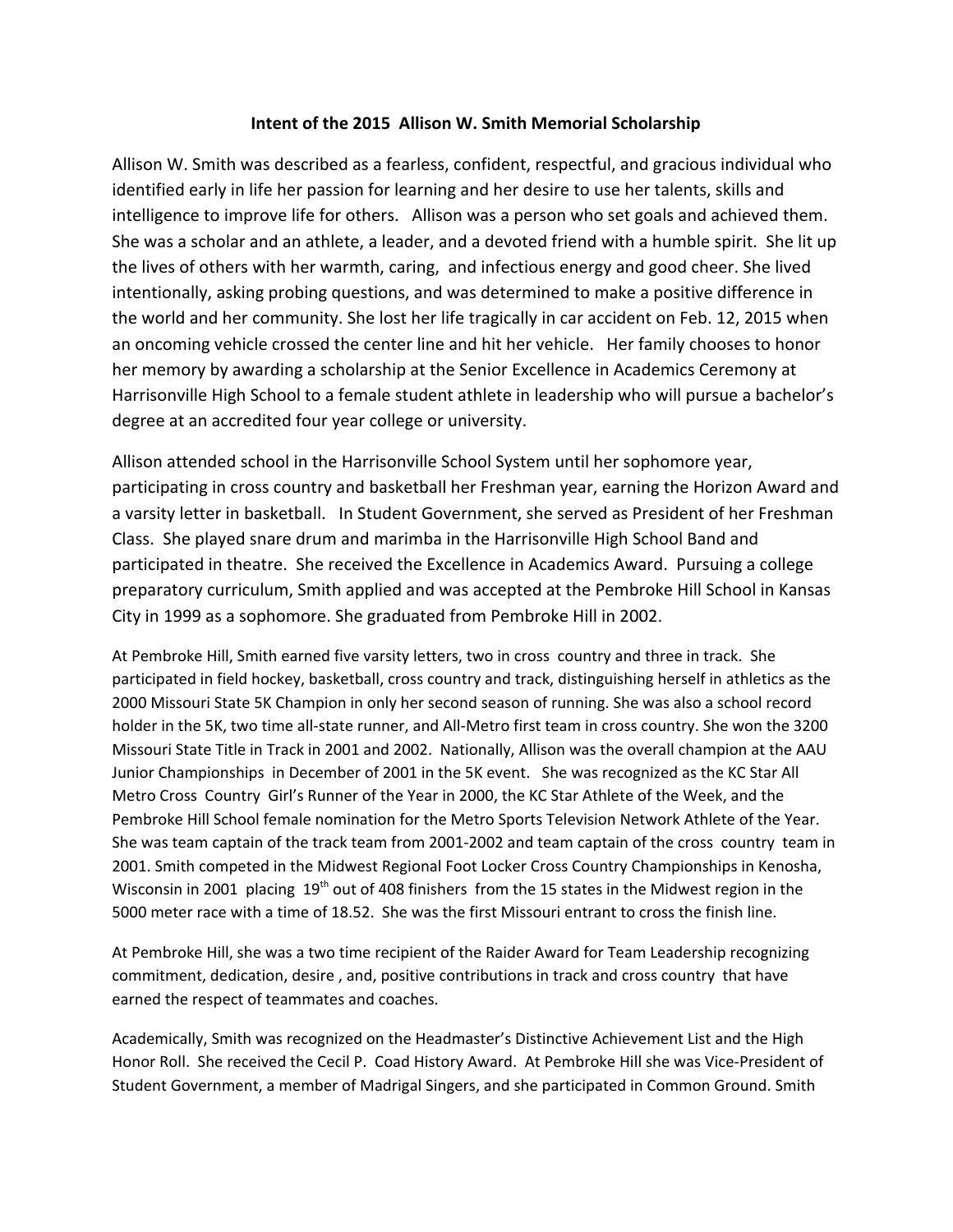was selected as one of 25 metro area high school seniors from the Kansas City area to participate in AWARE a mentoring program of the International Relations Council of Kansas City.

Allison received the President's Student Service Challenge Award for 100 hours of community service in one year as a Junior. She participated in two homebuilding projects for Habitat for Humanity in 2001 in San Francisco and Santo Domingo, Ecuador. She attended the national Student Leadership Conference on International Diplomacy in the Summer of 2002 and also volunteered at Kids Across America, St. Luke's Hospital and Senior Citizen's Thanksgiving Dinner programs during high school.

Allison attended Dartmouth College graduating in 2006. She earned a BA in Environmental Policy at Dartmouth where she was on the varsity cross country and track teams and was an enthusiastic member of the Dartmouth Outing Club. She earned an MS in Environmental Law at Vermont Law School in 2007.

An accomplished marathoner and triathlete, Allison loved the outdoors and was also an avid hiker, biker, and swimmer. She completed the Boston Marathon in 2011, qualifying for the New York Marathon. At the time of her death, she had nearly completed an MBA at Babson College.

Allison worked as an analyst for the New England States Committee on Electricity (NESCOE), which represents the collective interests of the six New England states. She cared deeply about the long term climate implications of our energy choices and focused on forward looking clean energy issues like solar power.

Allison will be recognized in April 2015 at the New England Women in Energy and the Environment Award Gala which celebrates the accomplishments of women leaders in the fields of energy and environment who have achieved professional excellence within their area of specialty and have actively paved the way to success for other women in similar or related professional areas.

The intent of this scholarship award in memory of Smith is to encourage and support the Senior female student athlete who strives for excellence in academics and sportsmanship, a student who demonstrates passion to engage in the world through leadership and/or innovative ideas to make the global and/or local community better for others, and who exemplifies the following characteristics:

- 1) A person of strong character and integrity
- 2) An inclusive person who encourages and respects others
- 3) A fearless and confident competitor who reflects good sportsmanship and best effort in all endeavors
- 4) An inspirational leader with a positive outlook motivated by her self-generated sunshine and energy.
- 5) A student who demonstrates a commitment to leadership to make the global or local community better for others.

#### **Requirements:**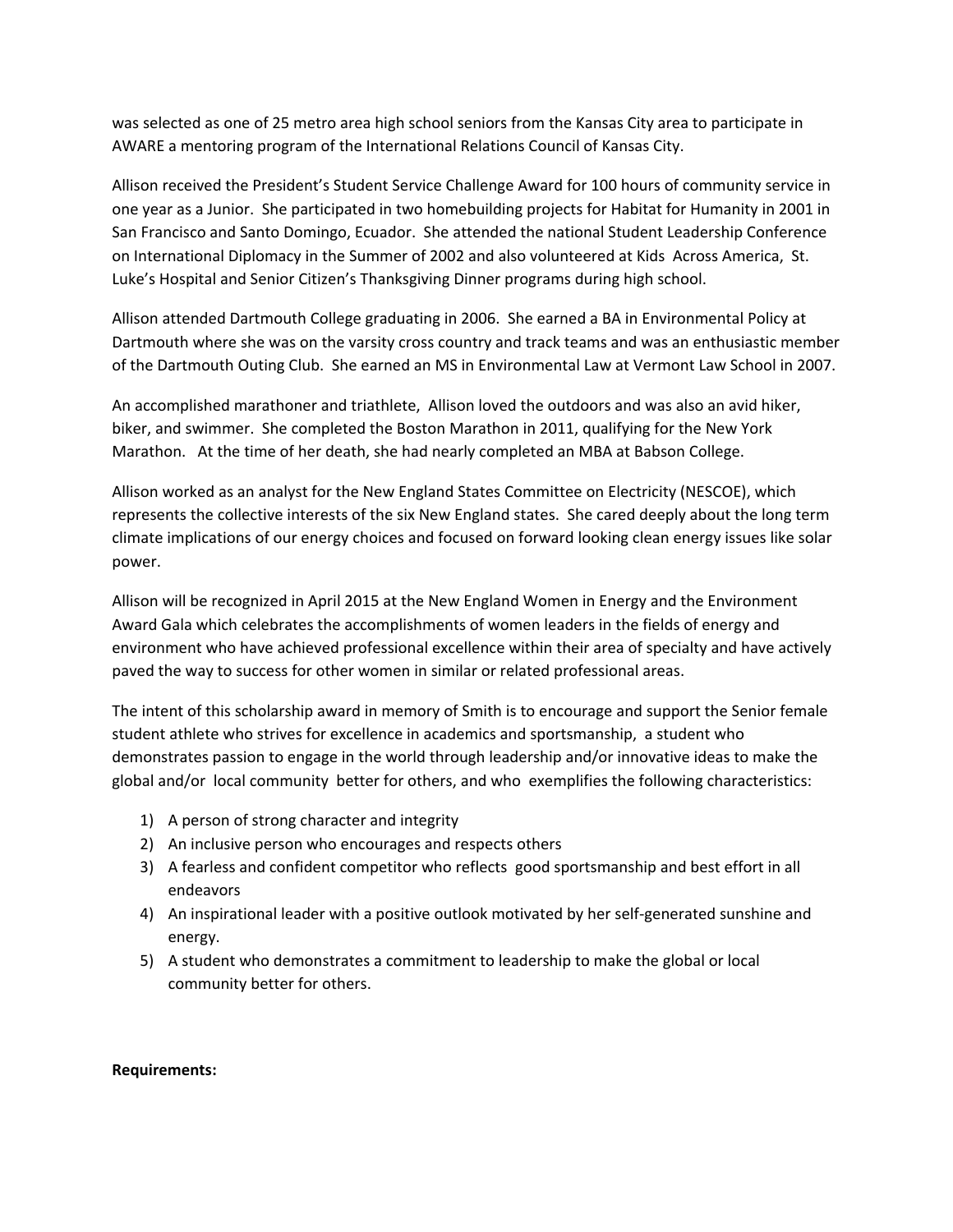To be considered for the Allison W. Smith Memorial Scholarship Award, a student must meet the following criteria.

- 1) Be a Senior female student athlete at the Harrisonville Senior High School.
- 2) At the time of application, the student must have a GPA of 3.6 or above.
- 3) Complete a full application by the closing date.
- 4) Demonstrate a commitment to challenge herself to set goals and strive for achievements that broaden her experiences and enlarge her horizons.
- 5) A person of strong character and integrity
- 6) An inclusive person who encourages and respects others
- 7) A fearless and confident competitor who reflects good sportsmanship and best effort in all endeavors
- 8) An inspirational leader with a positive outlook motivated by her self-generated sunshine and energy.
- 9) A student who demonstrates a commitment to leadership to make the global or local community better for others.

### **Essay:**

The successful candidate must include a one page essay (double spaced) on one of the following topics:

- 1) Describe how you see yourself using leadership skills and/or innovative ideas now or in the future to engage a special interest or personal passion of yours to create a better world for others.
- 2) Discuss a project or plan that you have completed in high school or will implement in college or your community that will encourage others to take action to preserve and protect the environment for the enjoyment of others in the future.
- 3) Describe an experience in which you have challenged your comfort zone, expanded your personal view of the world or gained perspective and understanding through travel, experience, or interaction with others. What did you learn? How will this affect your outlook in the future?

## **Duration and Amount of Award**

This is a one time, non-renewable award to be awarded to one female student annually. \$2,000 Annual Award. Funds must be used to support college expenses at a four-year institution.

## **Review and Selection Process**

Applications will be reviewed by a committee composed of at least two foundation members, one coach or the Activities Director and one veteran teacher with five or more years experience.

Applicants must complete the online application.

Applicants must complete a choice of one of three attached essay questions.